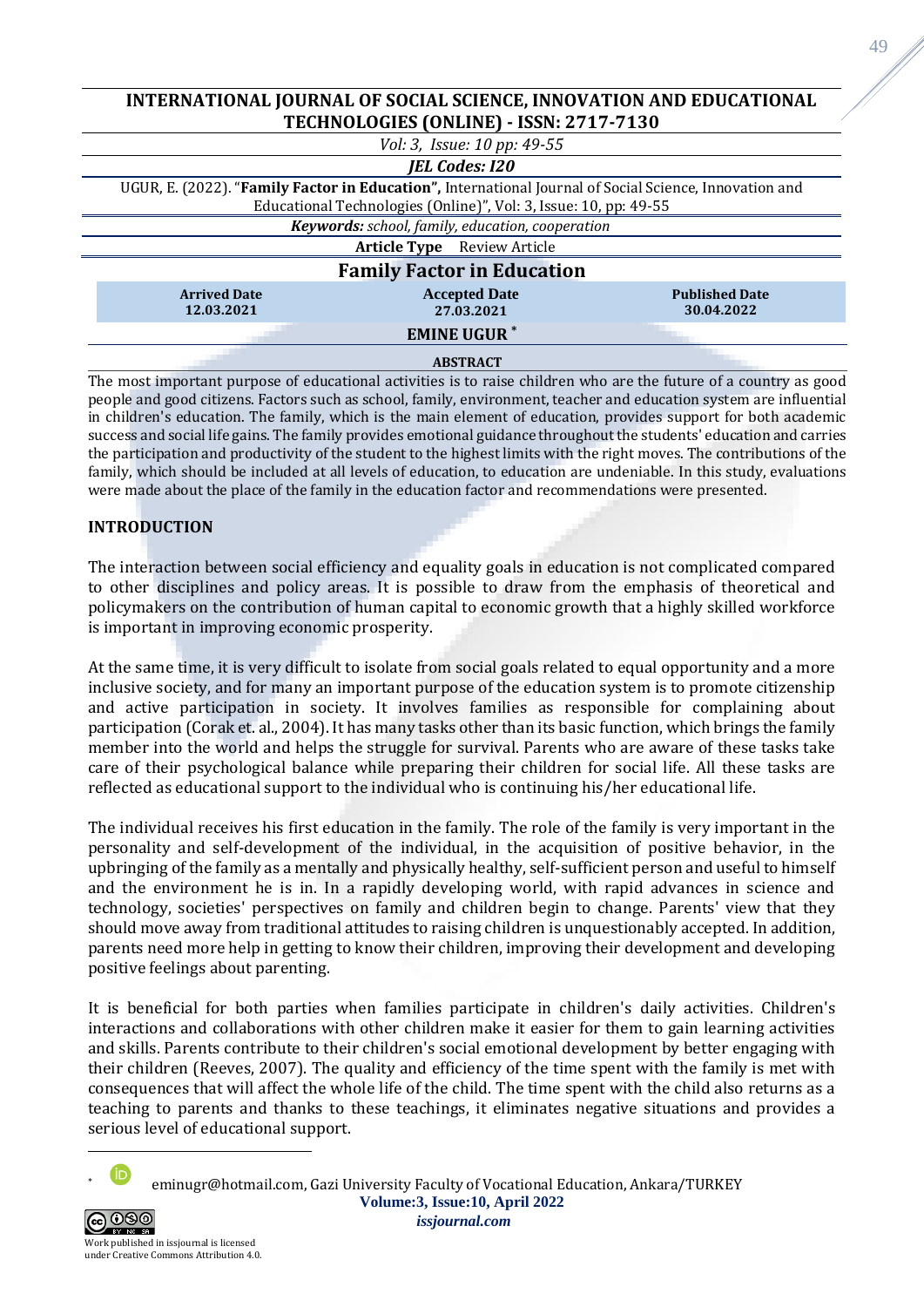## **Literature Review**

## **The Concept of the Family**

Genealogy is the study of family structural history, drawing basically on demographic data sources such as censuses, birth and death certificates, immigration records, and other administrative records. The aim of genealogical research is to construct a family tree of ancestors and dependents of a key person (Smith and Mineau, 2003).

Although the concept of "family", which is as old as human history, undergoes structural and formal changes by entering into various forms, it has remained important in the 21st century and has been a focus point where many biological, sociological, economic and political discussions are held. The popular approach is about what the family is, or at least what it can be (Doğan, 2007). What the family can be is progressing by regeneraning itself over a volatile period of time. Today, the family rises far above the basic nutritional housing needs. Parenting is above these basic needs and includes cultural, psychological, sociological and educational support. Because every child exists in his/her own unique skills.

In fact, all children are born with some potential. Exploring, guiding and developing this potential first is one of the most important tasks for the family. Developmental psychology has shown that a healthy interaction is decisive in a child's behavior in the period 100 years 10 years 20 years before school, and the effects of this can be seen throughout life (Gottfried, 2009). This is mostly done by family factors in developing or blunting potentials. In this context, family support is one of the undeniable facts in individuals entering the education life.

## **School-Family-Environmental Relations**

School-family and environmental factors play a very important role in the success of students. The success of the children of families who take care of their children, try to solve their problems, develop cooperation with the school is much higher than that of families who are not interested. School-family cooperation is seen as extremely important for the effectiveness of the school and for the student's social, emotional and academic development and success (Rosenblatt & Peled, 2002).

School-environmental relations can be discussed in four dimensions;

- 1. School contributes to environmental development,
- 2. Ensuring school-family cooperation and family participation,
- 3. Relations with pressure groups, volunteers or groups,

4. Ensuring the support of the environment to education and public relations (Pehlivan, 2000).

#### **Ensuring School-Family Cooperation and Family Participation**

Although compulsory education covers a longer period than in the past, school teachers should also be supported around the family, as the time the child spends in school is still shorter than the time he spends with his family and environment. Parents who provide a supportive environment for their children can have a positive impact on their children's school success, even if their socio-economic status is inadequate. Improving students' school achievements is a common problem for both parents and the school. Schools and families can work together to organize and implement programs to achieve this goal (Tutkun & Köksal, 2000).

School-family cooperation allows student success to increase, participation, motivation, self-confidence and behaviors to change. In addition, family participation is a fundamental tool in developing positive attitudes for children's schools and teachers (Burns, 1993; Pehlivan, 2000).

> **Volume:3, Issue:10, April 2022** *issjournal.com*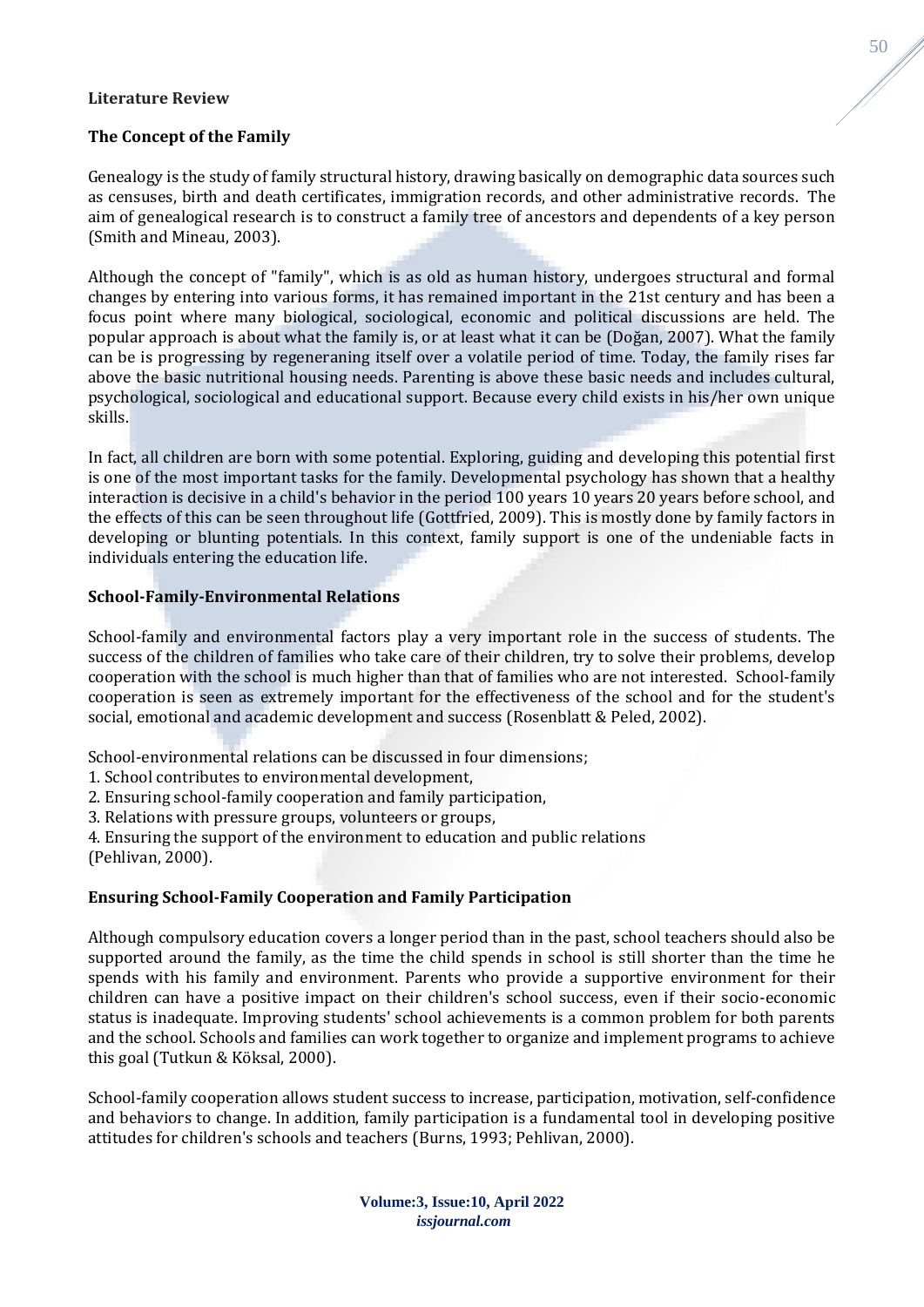## **Legislation on School-Family-Environment Cooperation**

In order for the education in schools to be successful and to achieve its goals, the attention and assistance of the student's family is needed. Many educational studies that start at the school are completed in the student's family and in the vicinity outside the school. The school administration helps parents and parents of students come together to form a union and association to contribute to the family. However, the headmaster regulates the relations between them according to the provisions of the relevant laws and regulations and certain principles without considering these institutions at the school order or as organizations that will serve the school (Law No:2908), (Journal of Communiqués, 1965).

School protection associations established in schools according to the law of school family association associations established by special regulation usually work together. The school's family association is a union of principals, assistant principals, teachers, parents of students and, if they wish, student parents. All parents and the administrators and teachers of the school are registered as members of this union. The aim of school family cooperation is to strengthen the relations between the family and the school, to ensure cooperation, to jointly take measures to make the students more successful. The bodies of the school family association are the general assembly, the board of directors and the supervisory board. These bodies operate according to the provisions of the regulation (Journal of Communiqués, 1983).

## According to this law, the duties of the School Family Association are as follows:

Taking advantage of every opportunity, the students' people; love of homeland, flag and humanity; Their commitment to Ataturk's principles and revolutions, spiritual values; to cooperate with parents and the school directorate in order to reinforce their feelings of solidarity.

- a) To enlighten parents about the purpose and educational principles of the school and educational activities.
- b) To enlighten the parents of the students about the program of the school and its regulations related to education.
- c) To the burden of responsibility of the students; cooperate with the family to contribute to their honest, kind, respectful, successful and orderly; to prepare opportunities to show the achievements of the students collectively to their parents.
- d) Collaborating with parents to improve children's achievements.
- e) To cooperate with parents and the school directorate in ensuring that students attend school on a timely and regular basis.
- f) To prepare a working environment in the school for students who do not have the opportunity to study at home.
- g) To cooperate with the school directorate and parents to ensure that students comply with discipline and community order.
- h) To identify the unsuitable work of the students, the places where they are not suitable to go together with the school directorate and to cooperate with the parents.
- i) To take measures to prevent bad behavior such as waste, vanity and contempt of government property that are not required to be found in the student.
- j) To resort to necessary remedies about children in need of special upbringing and encouragement.
- k) To prepare suitable facilities in school and in the environment for children who have special interest in painting and work, music, foreign language and physical education courses.
- l) To cooperate with parents and the school directorate on the health of students and their protection from infectious diseases, gain cleaning habits, eat regularly and take advantage of their free time.
- m) To cooperate with parents and the school directorate regarding the protection of children from traffic accidents and other accidents and the measures to be taken in this regard.
- n) To organize conferences on the care, development and education of school-age children.
- o) To help parents get into the habit of visiting school to keep track of students' behavior and work within the school.
- p) To encourage classroom teachers to visit the parents of the students.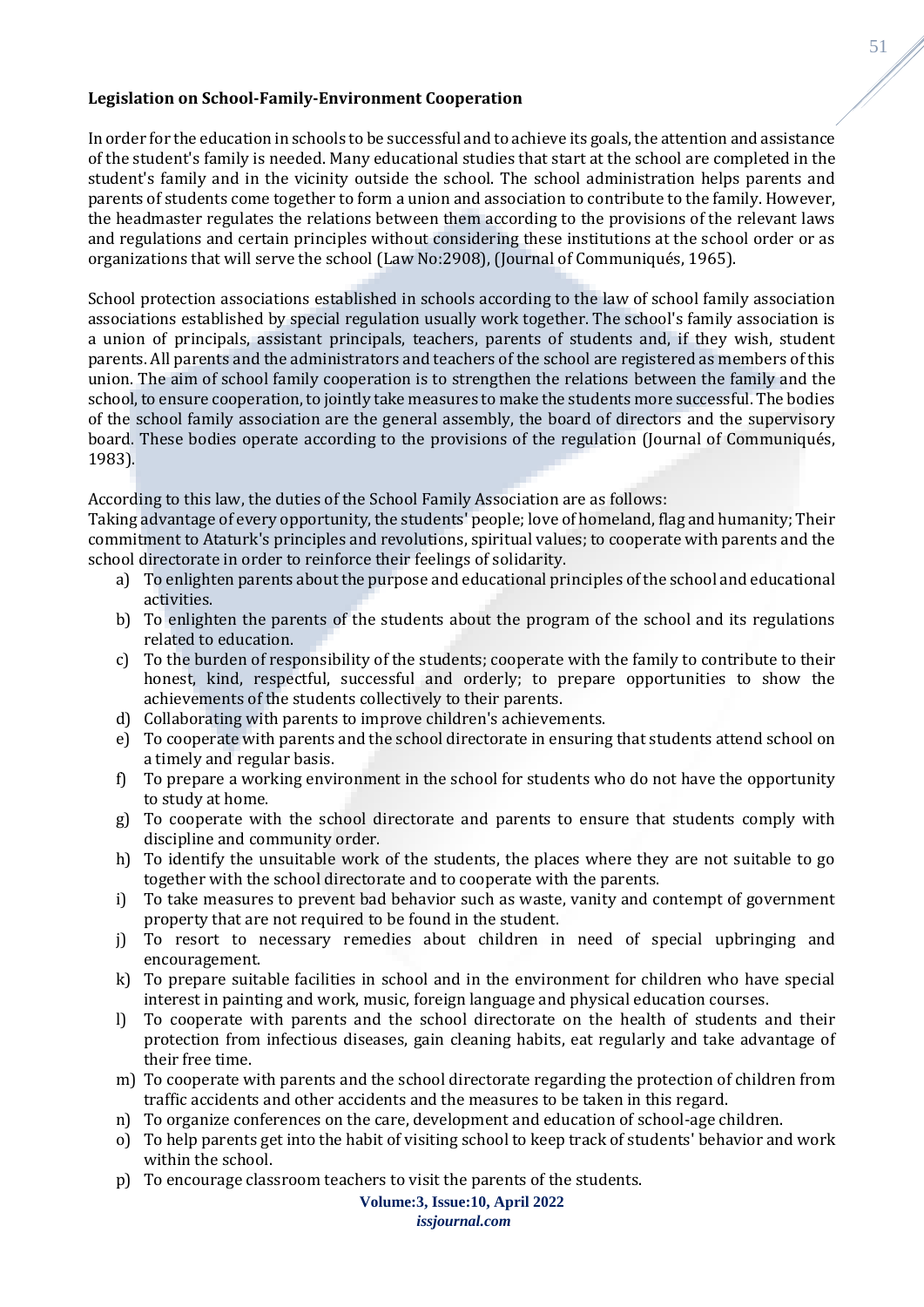- q) Collaborating with the school conservation society to provide assistance to sick and poor people in need of care, feeding and dressing.
- r) To take measures for children who are disabled in terms of hearing, vision, speech, body and mind, or who are skilled in any field, and children in need of special education, such as those who are difficult to study.
- s) To take measures to ensure that students, parents, parents benefit from the school's library, garden, games and sports facilities during the holidays or after classes.
- t) To assist the activities of schools in order to educate citizens who are illiterate or want to grow in certain areas in the environment.
- u) To contribute to the activities of the school during the school year and at the end of the school year.

# **Family's Role in Education**

Family is one of the generic institutions whose consequences of social change are taken too late but are very effective. In traditional society, while the family is an institution that protects, protects, educates, rests and gives spiritual satisfactions to the individual, it has installed some of these functions in different institutions through industrialization. While the functions of the family change with globalization, the great confidence of global values aimed at keeping the individual on his or her own two feet is seen in individual abilities rather than family (Doğan, 1999).

These individual abilities can be emphasized by the family factor. The family needs to use the role of recognition and introduction to what they do not know in the discovery process. The paths drawn with the right moves will enable the student to use his/her time in school effectively and efficiently.

Teachers are the most important responsibility in planning and implementing educational activities carried out in the school. What is necessary is the qualified upbringing of the student (Gökçe, 2002). In this context, the communication of the family with the teacher is necessary for the efficient education of the student. The role of the family here is that the student is in contact with those who educate him throughout his/her education life. Here, the family acts as a mortar among the basic building blocks that will contribute to the individual.

The family has a role as effective as school in adapting children to social life and is the primary influence on children's socialization. Thanks to motivation and psychological support, the student who is compatible with school and social life will have the ability to be a social being that can express himself in society while achieving a successful school life.

The fact that the family is related to their children will allow them to perform better in the fields of education. Therefore, parents have a very important role to play in supporting their children's learning. The program aims to make the family a part of this teaching with its out-of-school activities. It will be easier for parents to follow the progress of students with the measurement and evaluation tools recommended in the program. Family participation helps the student to continue to attend school willingly, to increase self-esteem and to develop healthy attitudes towards the school by sending the message that education is important.

Since the aim of the school and the parents is to create a better educational environment for the children; cooperation between schools and families will contribute greatly to making the school a better, richer educational environment by taking advantage of the opportunities of the environment (Oktay, 2004).

In this context, it is the family that is indispensable for the students within the group gathered for common purposes. The tasks of the family that balance these common goals are the student-teacher social and psychological follow-up process. If the family performs these tasks in a balanced manner, it will maximize the performance of the individual in every sense. The importance of family comes from the fact that it is the basic institution on which the life and education of the person is based. Since positive relations between the individual and society can be established through the family, the family

> **Volume:3, Issue:10, April 2022** *issjournal.com*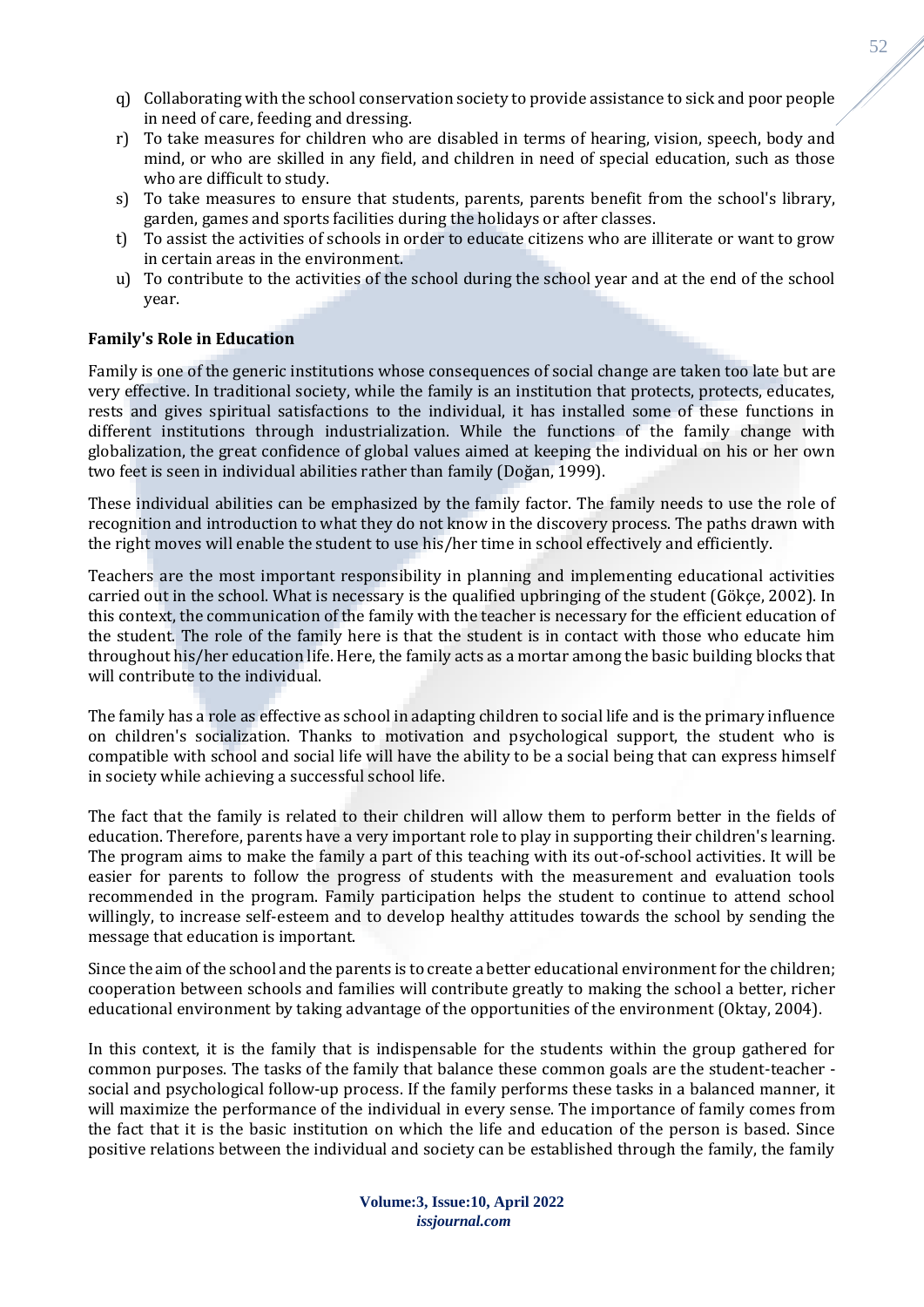is a basic social institution. Societies transfer their core values to new generations through family. The cultural atmosphere we are in allows us to develop our personality and mature our moral character.

Every family must have the right information about the child's education. This should not be neglected in any way. While most parents complain about the way their parents raise them, they either don't have much idea how they want to raise their own children or don't have time to think about it.

They think parenting is going to happen spontaneously while they're moving on. The mistake of falling into this "passive parenting attitude" can happen to anyone. Parenting is not just something that needs to be done. Being a parent should be chosen as an active priority, not as a simple task when there is leisure time. Anyone can be a good parent. This can only be achieved by wanting to prioritize parenting in life. Children need to learn by actively living life with their parents, and this is not possible passively apart from them. The law also gave the family the task of raising children. Families who exercise this legal right in the most efficient way can reflect the level of activity to their children at the highest level.

Families should be aiming to improve their parenting skills and savings, to improve their learning experiences related to the ability to improve the development of the child and to cope with the problems faced by parents in positive ways. The fact that parents have the ability to be parents also drives the sensitivity to their children's development and needs.

Parental education has a major impact on students' readiness for school, directly and externally. In studies on cognitive development, it certifies that children's progress in cognitive, physical, language skills, social and emotional fields can be improved at a high level by age 5 (five). Parents have a very meat factor in the development of children because they are the first teachers of children and spend a lot of time at home with them. For this reason, multifaceted education to be given by parents in the first years of their lives is of great importance.

Effective parenting is to be able to fulfill the skills of being a mother and father properly, as well as to design the social environment and conditions of the child. Being able to respond responsibly to the needs of children in all these areas of development can positively affect children's mental development. Parents' indifference to children's development and needs can also pose a cognitive threat. This indifference is more observed, especially in families that are experiencing social and economic difficulties. Recent research has shown that families with low socio-economic levels lack the participation rates of children in educational institutions.

When parents do not participate in their students' education at school, serious negativity occurs for their children. The ability to minimize these negativities is resolved in the role of family education. These programs are important to raise awareness of the importance of parents actively participating in their children's education at school, in the fact that the family can play a major role in the education of children and that the success of the child in school can be much greater during the time periods when their parents are in effective communication with the school.

It helps children to gain awareness about what activities they engage in in school, how their education and training takes place, and what their role is in this Time period. The education process of children includes identifying and implementing a number of social and academic decisions.

The unrelated and irrelevant attitudes of the parents towards the child's school are negatively reflected in the child's relationships with his or her peers, socially; by reflecting on all kinds of academic achievements, the child can make negative maps in terms of the professions he will acquire in the future. In addition, it is seen as important for children to participate in education at school, such as older siblings, grandmothers, etc. who communicate with the child at home within the framework of family education programs (Fagan & Palm, 2004).

# **Results**

Family is undoubtedly a very important part of the educational process. The approach of parents to their children, their relationship with the school, the socio-economic conditions and cultural environment they are in are the primary variables in the development and academic success of the child. During the

53

**Volume:3, Issue:10, April 2022** *issjournal.com*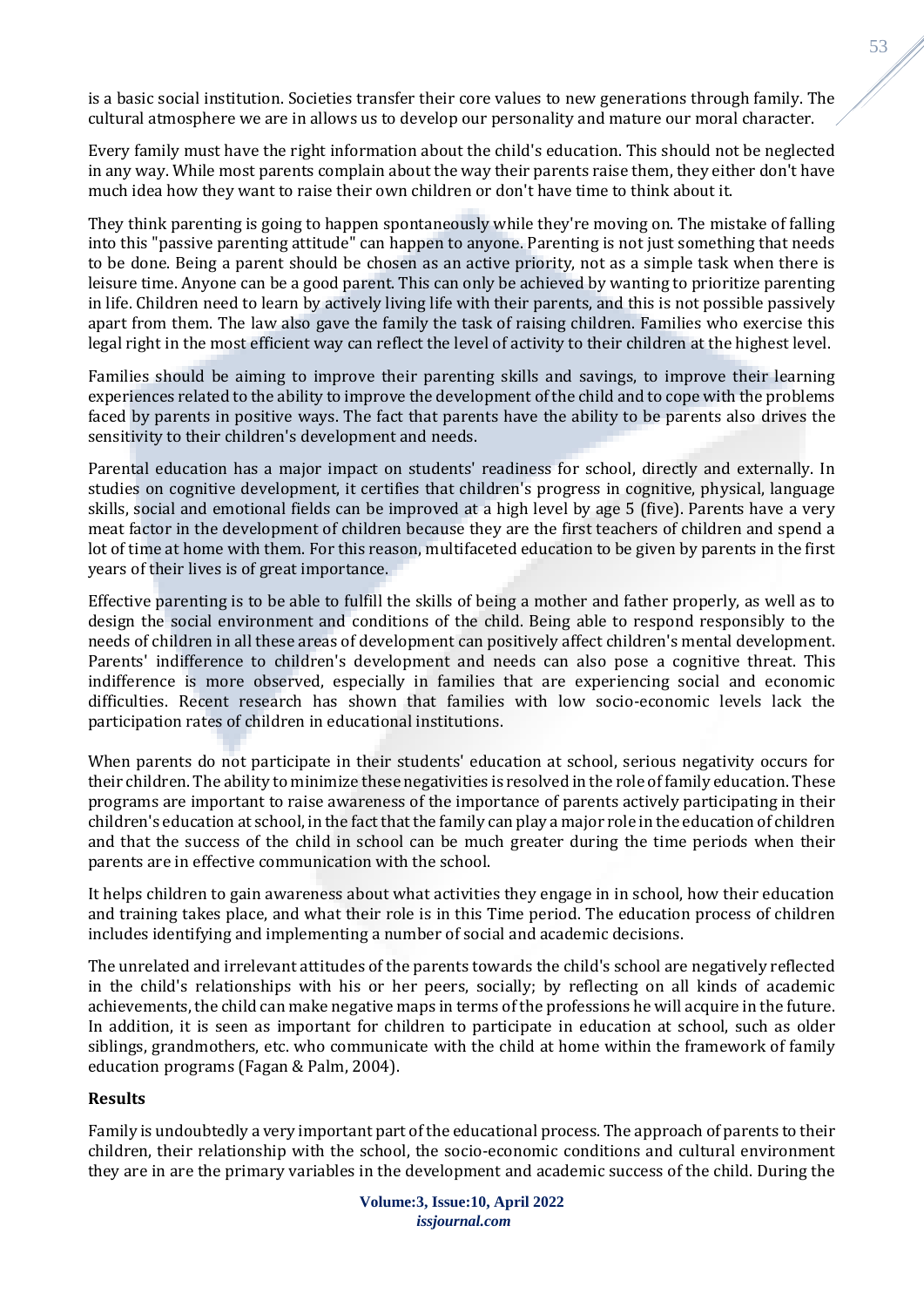epidemic process, the role of the family in education became much more important and it precluded educational institutions and even teachers.

Within the framework of the studies carried out, the fact that the children should be actively involved in their lives throughout their entire educational life, assuming that the families are the first, but not the last, teachers, and that they continue to provide this necessity effectively, shows that the highest level of efficiency can be obtained on behalf of the students involved in the education. Each different individual can only be caught with the family to provide this highest level of efficiency on his behalf. Parents constitute the most effective institution in the education of the student besides the school.

Cooperation with the family must be made in recognizing the student, guiding him or her, increasing his or her ability and capacity. In order to achieve this, families must come to school on a wide range of occasions, share student problems, develop joint decisions with teachers and administrators, and play a role and contribute to the success of their child.

In order to increase family-school cooperation, many vehicles such as mail, telephone, internet, various magazines, newspapers, sessions, meetings should be used; parents should be informed of various activities and their children's performance at school. Although important issues related to school-family unity in schools are included in the regulations, these units should be ensured to work effectively. In order for the school to be able to do the education work effectively, it is necessary to work with the family that shapes the general appearance of the child. The basis of a successful education is based on the cooperation between the family and the school. Family and school should be united in education.

#### **References**

- Corak, M., Lipps, G., & Zhao, J. (2004). Family income and participation in post-secondary education (IZA DP No. 977). Bonn / Germany.
- Fagan, J. & Palm, G. (2004). Fathers and Early Childhood Programs. Thomson, Delmar Learning.
- Doğan, I. (1999). Küresel Değerler ve Eğitim: Türkiye Örneği, Eğitimde Yansımalar V. 21. Yüzyılın Eşiğinde Türk Eğitim Sistemi, [Global Values and Education: Turkey Example, Reflections in Education V. 21. Turkish Education System on the Brink of the Century] 49. Ankara
- Doğan I. (2007). Citizenship, Democracy and Human Rights, 6. Oppression. Ankara, Pegem Publishing.
- Gottfried H. (2009). "Okulöncesi Dönemde Çocuğun Gelişiminin Psikolojik Temeli", Joseph Sauer, Okul Öncesi Çağdaki Çocukların Din Eğitimi, Tercüme: Mustafa Önder, Arı Ofset Basımevi, Tokat 2009, s.50 ["Psychological Basis of Child Development in Preschool Period", Joseph Sauer, Religious Education of Preschool Children, Translation: Mustafa Önder, Bee Offset Press, Tokat 2009, p.50]
- Gökçe, E. (2002). "İlköğretim Öğrencilerinin Görüşlerine Göre Öğretmenlerin Etkililiği", *Ankara Üniversitesi Eğitim Bilimleri Fakültesi Dergisi* [Effectiveness of Teachers according to the Opinions of Primary Students", *Ankara University Faculty of Educational Sciences Journal*],35(1–2), Ankara.
- Millî Eğitim Bakanlığı Tebliğler Dergisi, [Ministry of National Education Journal of Communiqués], 29.07.1965, Sayı:1363.
- Millî Eğitim Bakanlığı Tebliğler Dergisi [Ministry of National Education Communiqués Journal] 20.06.1983, Sayı:2141.
- Oktay, A. (2004). Yaşamın Sihirli Yılları: Okul Öncesi Dönem, Epsilon Yayınları, İstanbul [Magical Years of Life: Preschool Period, Epsilon Publications, Istanbul.
- Pehlivan, I. (2000). Okul-Çevre İlişkileri, (Yönetici Adaylarının Eğitimi Ders Notları), Ankara Üniversitesi Yayınları, Ankara [School-Environmental Relations, (Education of Executive Candidates Course Notes), Ankara University Publications, Ankara].
- Reeves, D. L. (2007). Parent Involvement in Early Childhood Settings. Pace, USA http://www.highreach.com/pdfs/PACEVol1-02.pdf (accessed on 12.03.2022).

**Volume:3, Issue:10, April 2022** *issjournal.com*